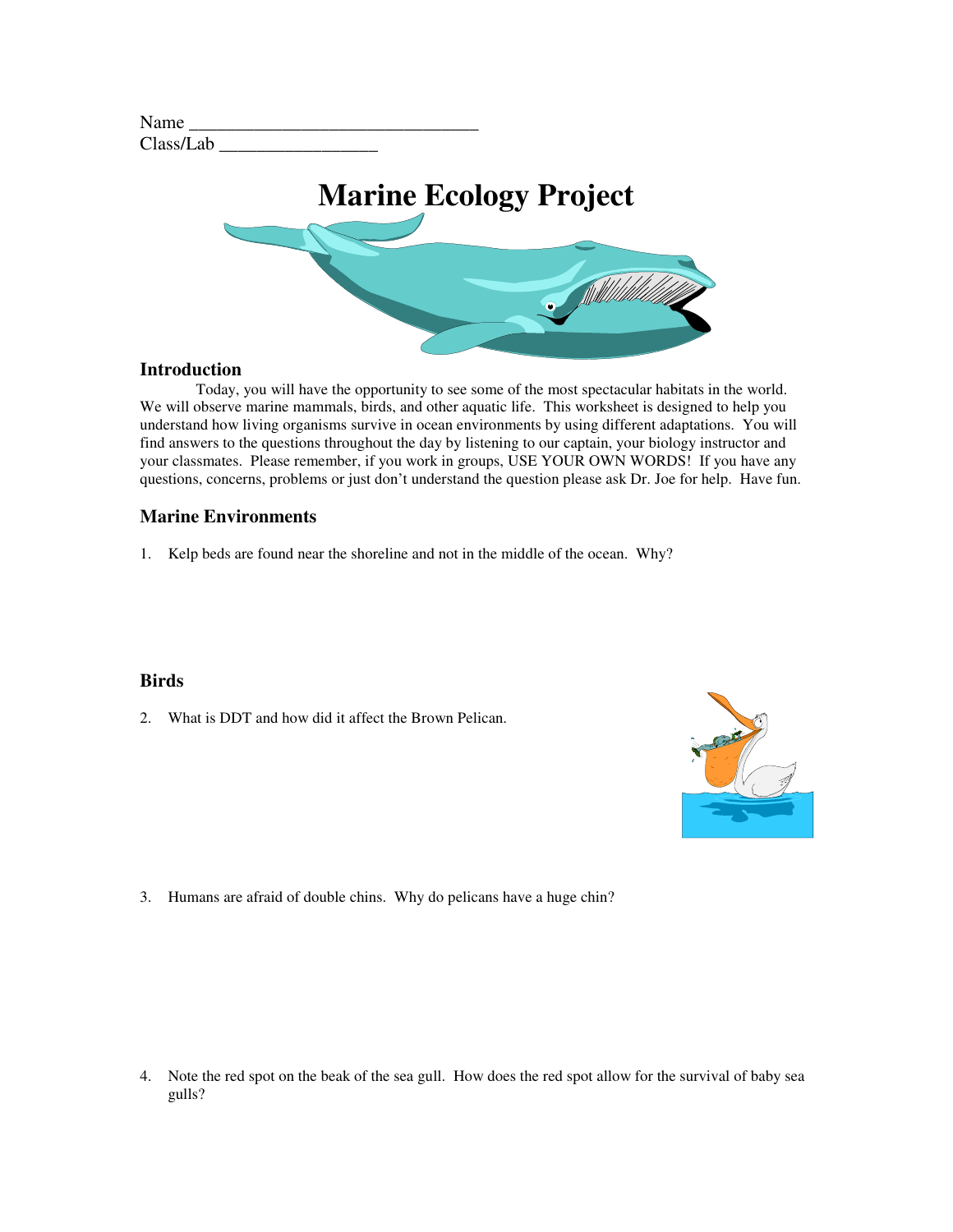# **Pinnipeds**

5. What is/are the difference(s) between a seal and a sea lion?



# **Dolphins & Porpoises**

6. Explain echolocation.



# **Whales**

- 7. How are fish and whales different with regards to:
	- a) Body temperature
	- b) Tail fin vs. fluke movement
	- c) Respiration
	- d) Feeding their young
- 8. What are plankton and krill? Why are they so important to the ocean ecosystem?